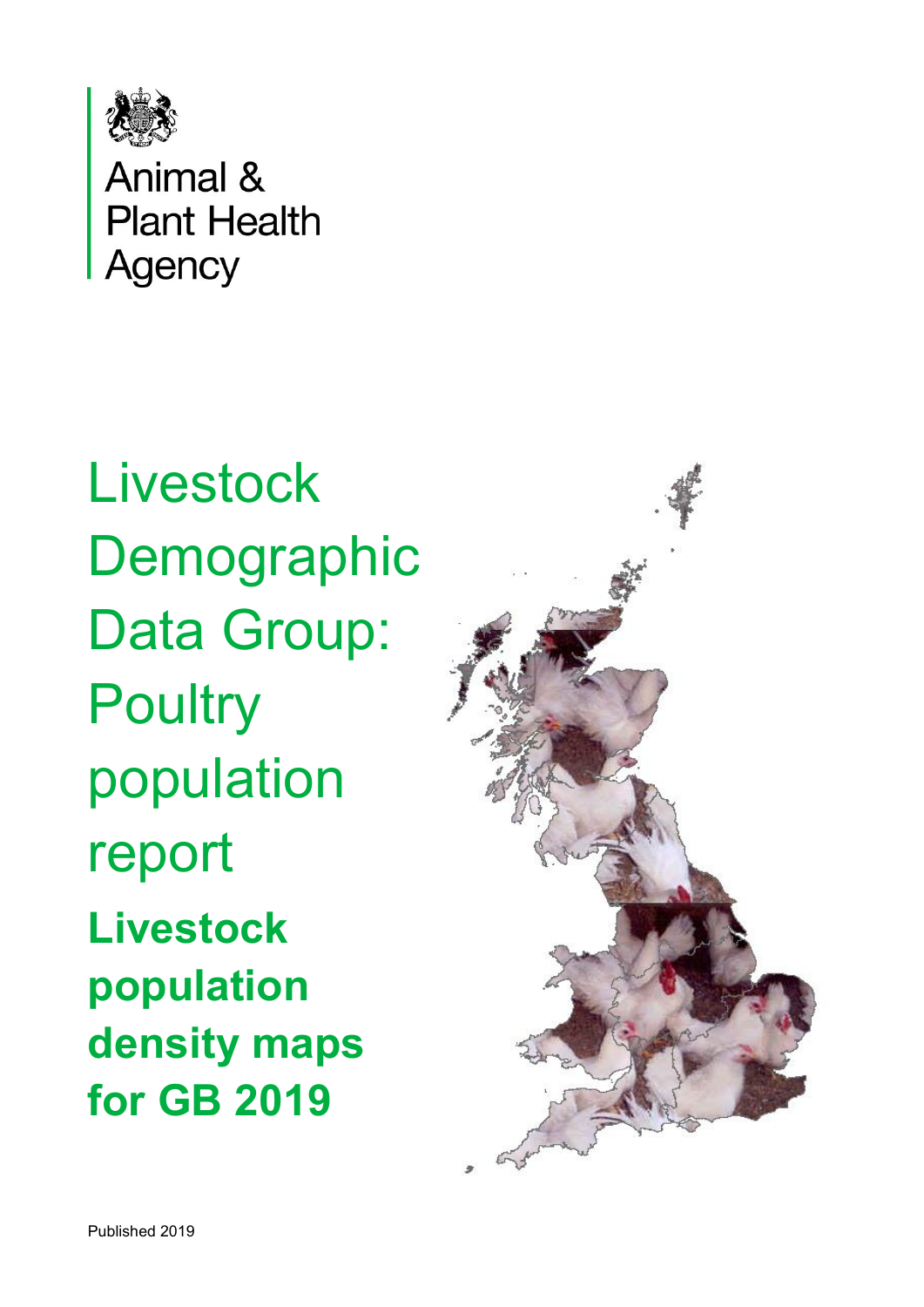

#### © Crown copyright 2019

You may re-use this information (excluding logos) free of charge in any format or medium, under the terms of the Open Government Licence v.3. To view this licence visit [www.nationalarchives.gov.uk/doc/open-government-licence/version/3/](http://www.nationalarchives.gov.uk/doc/open-government-licence/version/3/) or email [PSI@nationalarchives.gov.uk](mailto:PSI@nationalarchives.gov.uk) 

| <b>Document information</b>                  |                                              |  |
|----------------------------------------------|----------------------------------------------|--|
| <b>LDDG</b>                                  | Poultry                                      |  |
| Report reference                             | PoP18/19                                     |  |
|                                              | Department of Epidemiological Sciences, APHA |  |
|                                              | Epidemiology and Risk Policy Advice team,    |  |
| Contributors                                 | <b>APHA</b>                                  |  |
|                                              | Avian Species Expert Group, APHA             |  |
|                                              | Science Strategy and Planning Group, APHA    |  |
| Contacts for queries:                        |                                              |  |
| Freedom of Information (FOI), Environmental  |                                              |  |
| Information Regulations (EIR) and Subject    | enquiries@apha.gov.uk                        |  |
| <b>Access requests</b>                       |                                              |  |
| Management Information and Data Architecture | Midas@apha.gov.uk                            |  |
| Services (MIDAS)                             |                                              |  |
| Livestock Demographics Data Groups (LDDG)    | LDDG@apha.gov.uk                             |  |
| Epidemiology and Risk Policy Advice, APHA    | erpa@apha.gov.uk                             |  |
| Data source                                  | Great Britain Poultry Register (GBPR; now    |  |
|                                              | incorporated within the Sam database)        |  |
| Data year                                    | November 2018                                |  |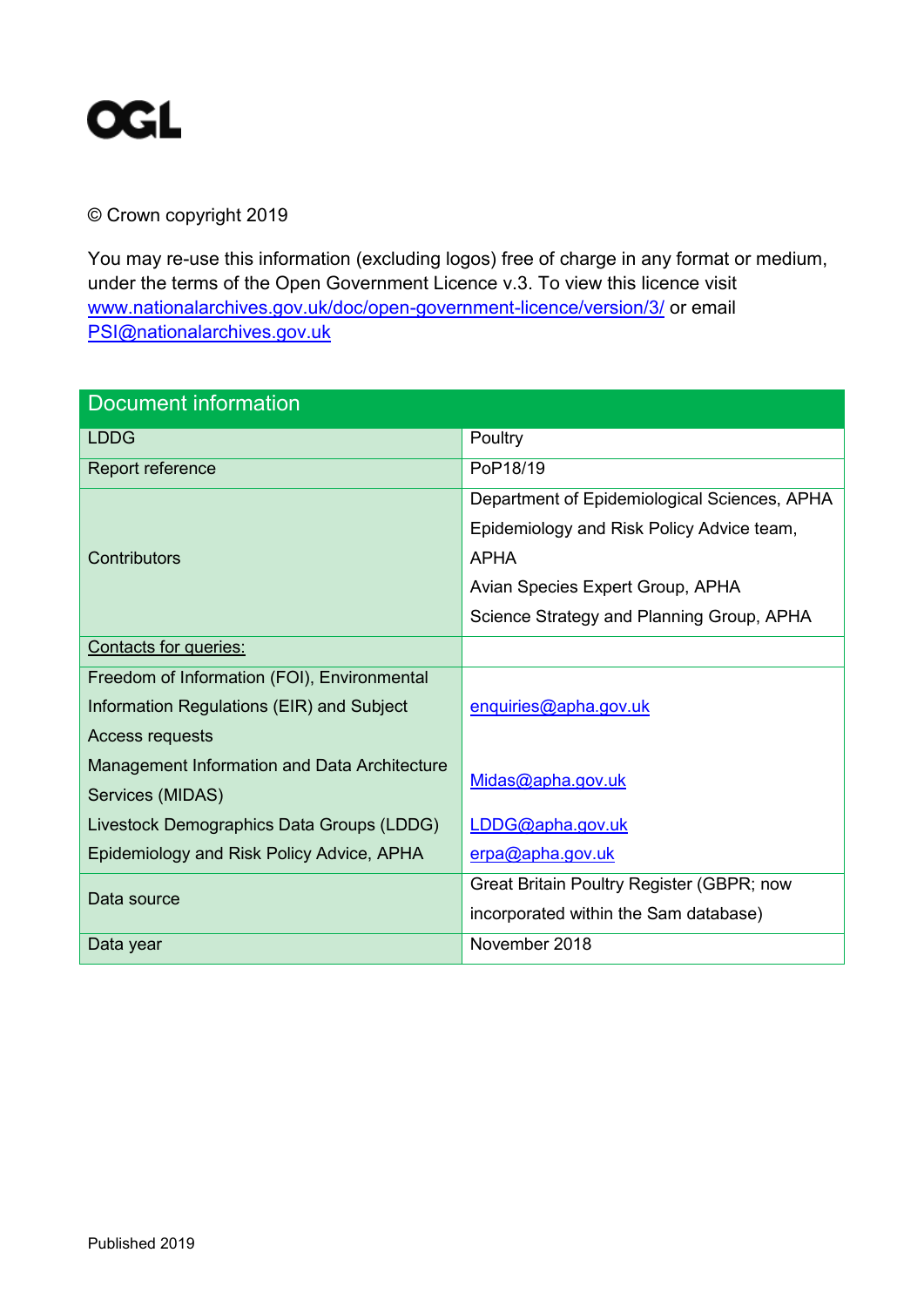#### **Contents**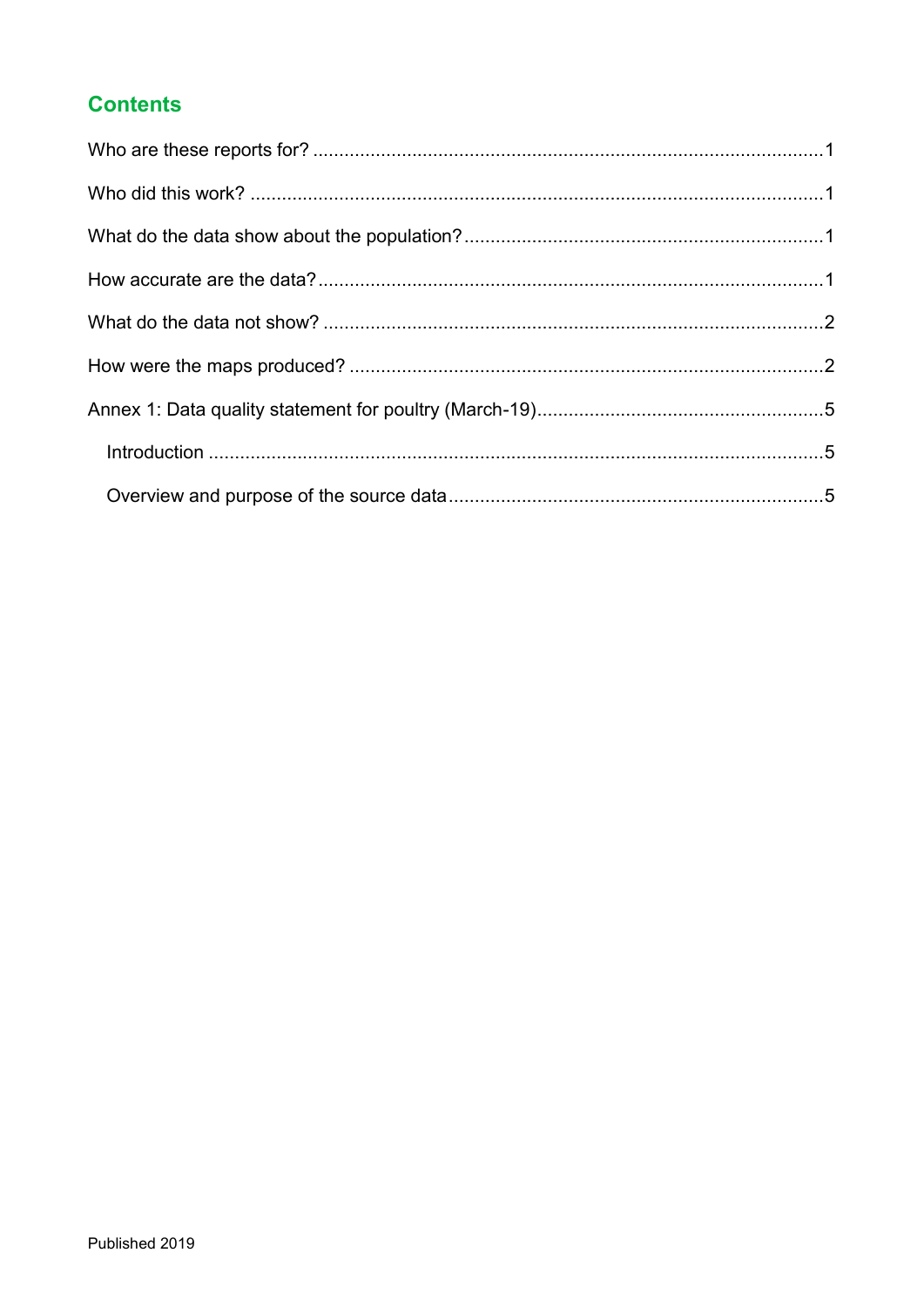## <span id="page-3-0"></span>**Who are these reports for?**

These reports are suitable for use in animal health and welfare policy work which requires an estimate of the distribution and size of the poultry population at GB level. This type of population level information is often required to assess the economic or social impact of particular animal health policies, for contingency and resource planning, or to provide evidence to trading partners. There are important assumptions and uncertainties with these estimates which the user needs to take into consideration and can be found with the Quality Statement.

## <span id="page-3-1"></span>**Who did this work?**

The Livestock Demographic Data Groups (LDDGs) were formed in January 2014 and are made up of APHA representatives from data, epidemiology, species expert and GIS groups. The work was initiated and completed between November 2018 and March 2019.

### <span id="page-3-2"></span>**What do the data show about the population?**

The maps (Figures 1 and 2) show either the density of animals, with a small map to show how this compares with the density of holdings, or vice versa. The data extract is interpreted as a snapshot of the poultry population in November 2018. The GB poultry population density map and the GB poultry holding density map correspond with the Avian Expert Group's current opinion of the geographical distribution of the industry. The significant concerns over data quality discussed below, alongside the inability to distinguish between poultry species and production type, limit the application of the maps and tables. Our current understanding of the inaccuracy in the data restricts the interpretation to an indication of likely relative density.

#### <span id="page-3-3"></span>**How accurate are the data?**

The Great Britain Poultry Register (GBPR) (now incorporated within the Sam database) contains registration information of locations and animal numbers of poultry holdings in Great Britain. Assessment of the GBPR data quality during a survey identified a significant percentage of holding records were ineligible for use in a study on avian influenza, which can be considered a proxy for percentage of inaccurate records. Eligibility varied between species, with some species, including ducks, below 12% holdings eligible, while other species were up to 71% eligible. The causes of this inaccuracy are discussed in the quality statement [\(Annex 1\)](#page-7-0).

There is also concern regarding the number of unregistered poultry holdings. Registration with the GBPR is mandatory for holdings with greater or equal to 50 birds. We have no assessment of the number of unregistered poultry holdings, but it is possible that a high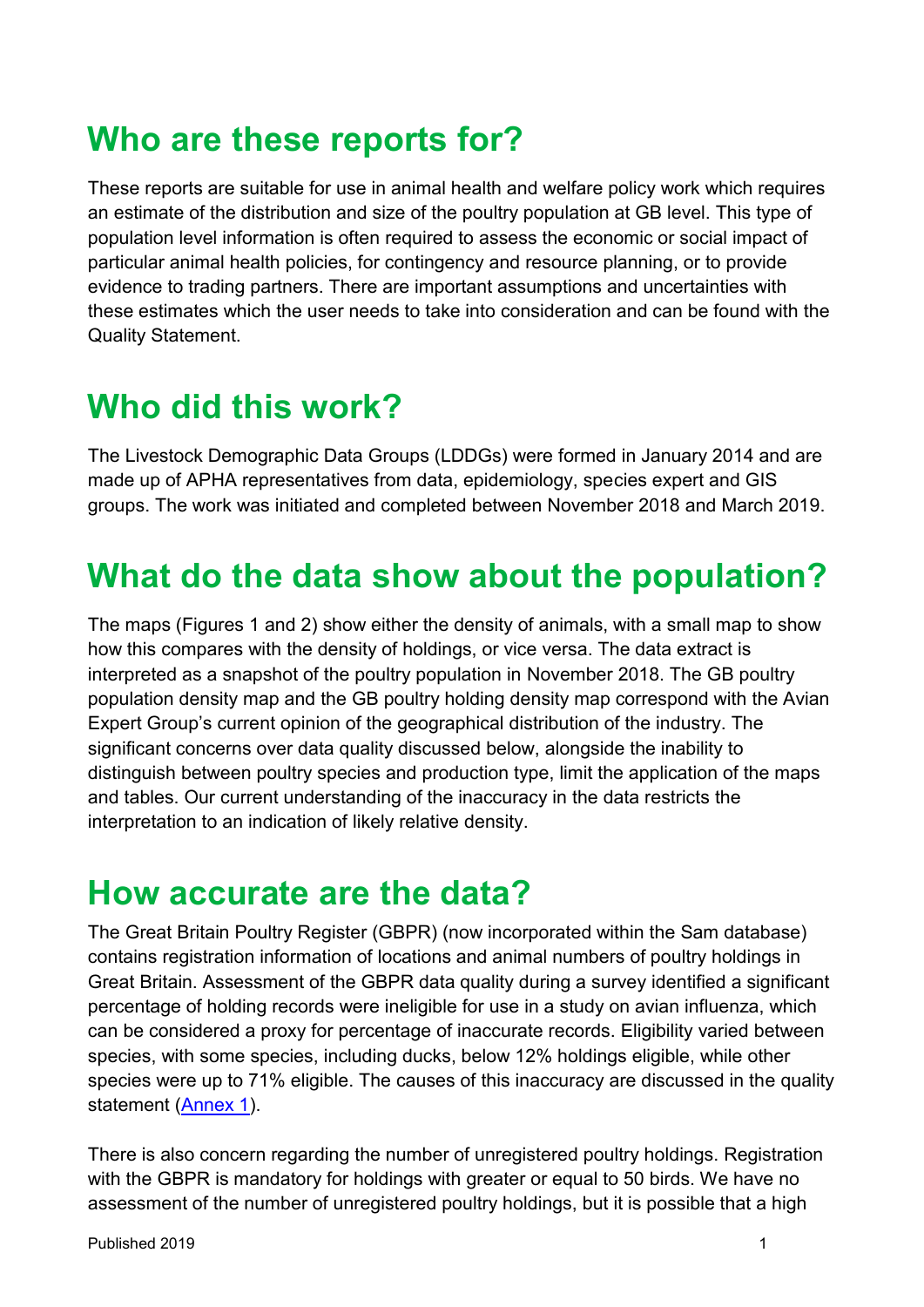proportion of the poultry holdings in some sectors, particularly smallholder and backyard poultry, are under-represented, particularly in the absence of a mechanism for regular updating of the numbers. For further information please refer to the Data Quality Statement in [Annex 1.](#page-7-0)

## <span id="page-4-0"></span>**What do the data not show?**

The data and maps presented here do not show the seasonal variations the population undergoes across the year, instead these data represent the maximum capacity of the holdings. Although the dataset contains information regarding species, rearing method and production purpose, the diverse nature of the poultry industry was too complex to represent in the maps, however we do recognize that it would be useful to produce maps by species, for example chickens, turkeys, ducks, geese, gamebirds. In addition, this dataset does not include details of wild birds or birds in zoological collections.

There is significant uncertainty in the accuracy of the information displayed. Limitations in the dataset are discussed in the supporting quality statement [\(Annex 1\)](#page-7-0). The creation of maps from incomplete data results in a high risk of incomplete and or misleading information being portrayed. Similarly population and holding density maps are classified to different scales and units and due care must be taken regarding their interpretation.

#### <span id="page-4-1"></span>**How were the maps produced?**

The maps have been created using the kernel density function in *ArcGIS software*. This tool distributes population information over a defined radius, creating a smooth density surface. Two key parameters that require adjustment are the *search radius distance* and the size of the *output surface grid*. Discussion at the LDDG meetings informed these criteria, and their selection is recognised as a subjective process<sup>1</sup>. A search radius of 20km was deemed sufficient to enable distinction between categories and a 1km grid square was used for the density surfaces themselves. The classification bins were limited to six, to aide in cross referencing areas of the map to the key. Comparison between the maps was optimised by assigning similar parameters between the species. However, further refinement of the parameters for each species dataset could represent the information more accurately.

-

<sup>1</sup> Pfieffer, D. Spatial Analysis in Epidemiology, 2008. p47.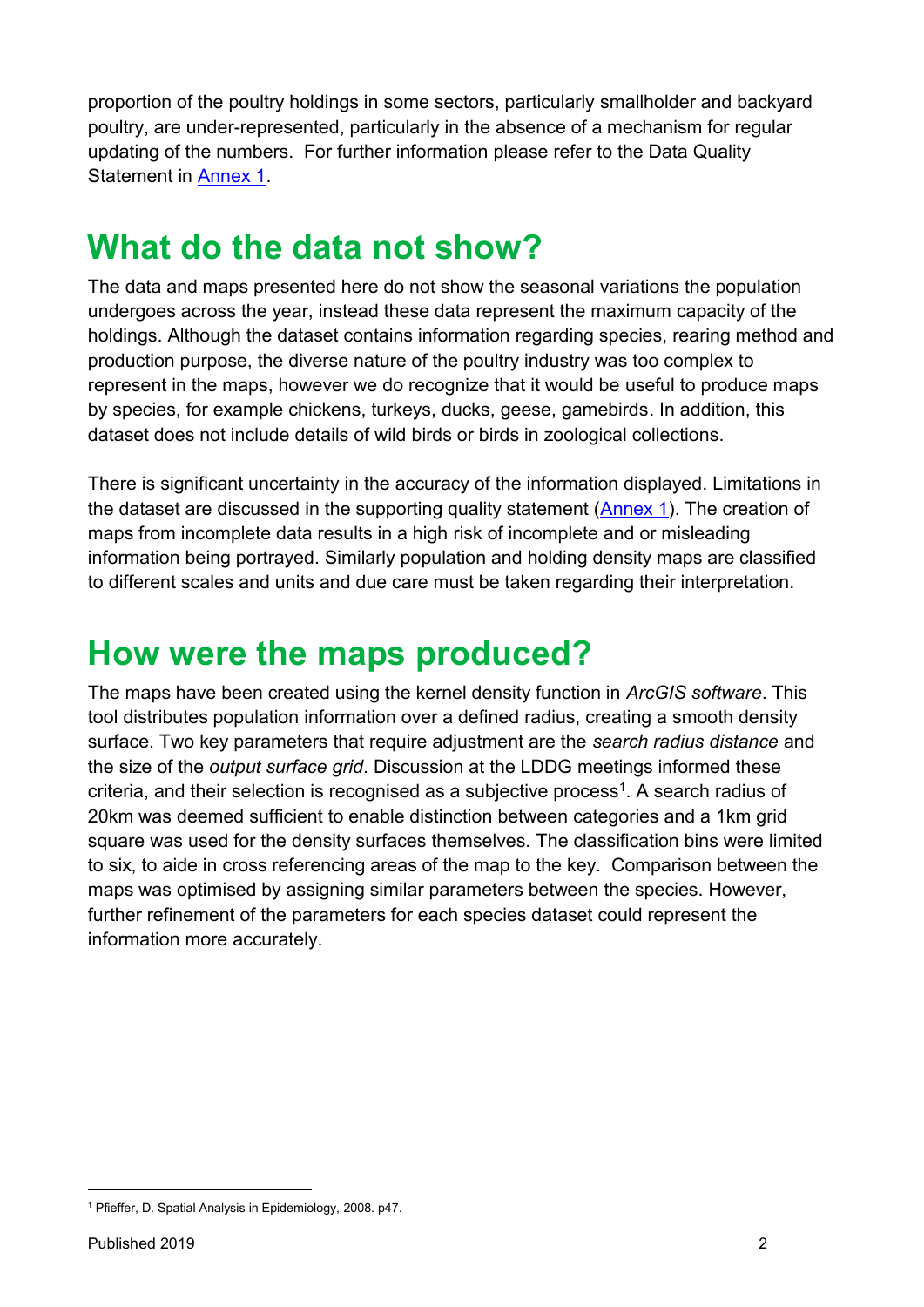

**Figure 1: Poultry population density**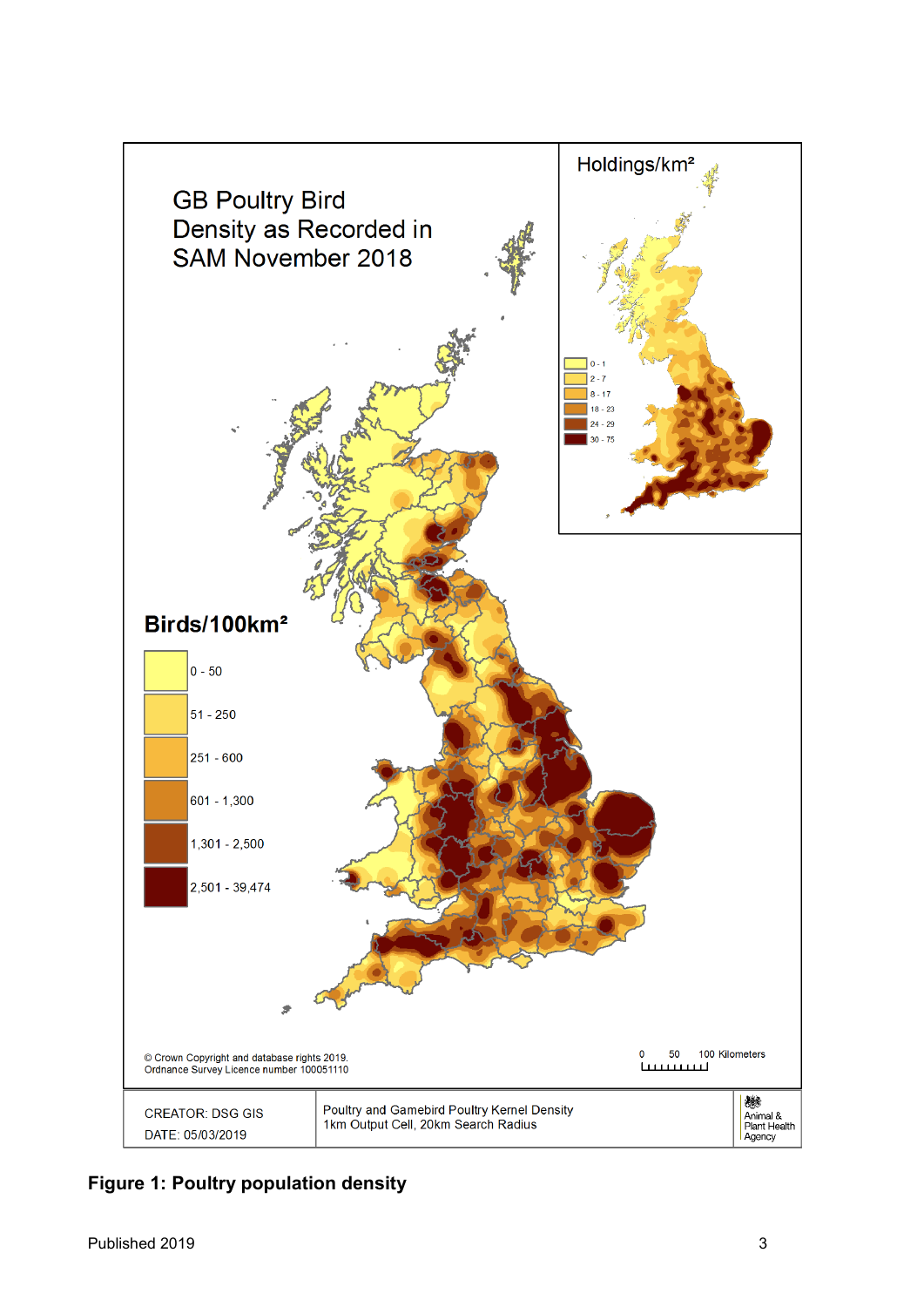

**Figure 2: Poultry holding density**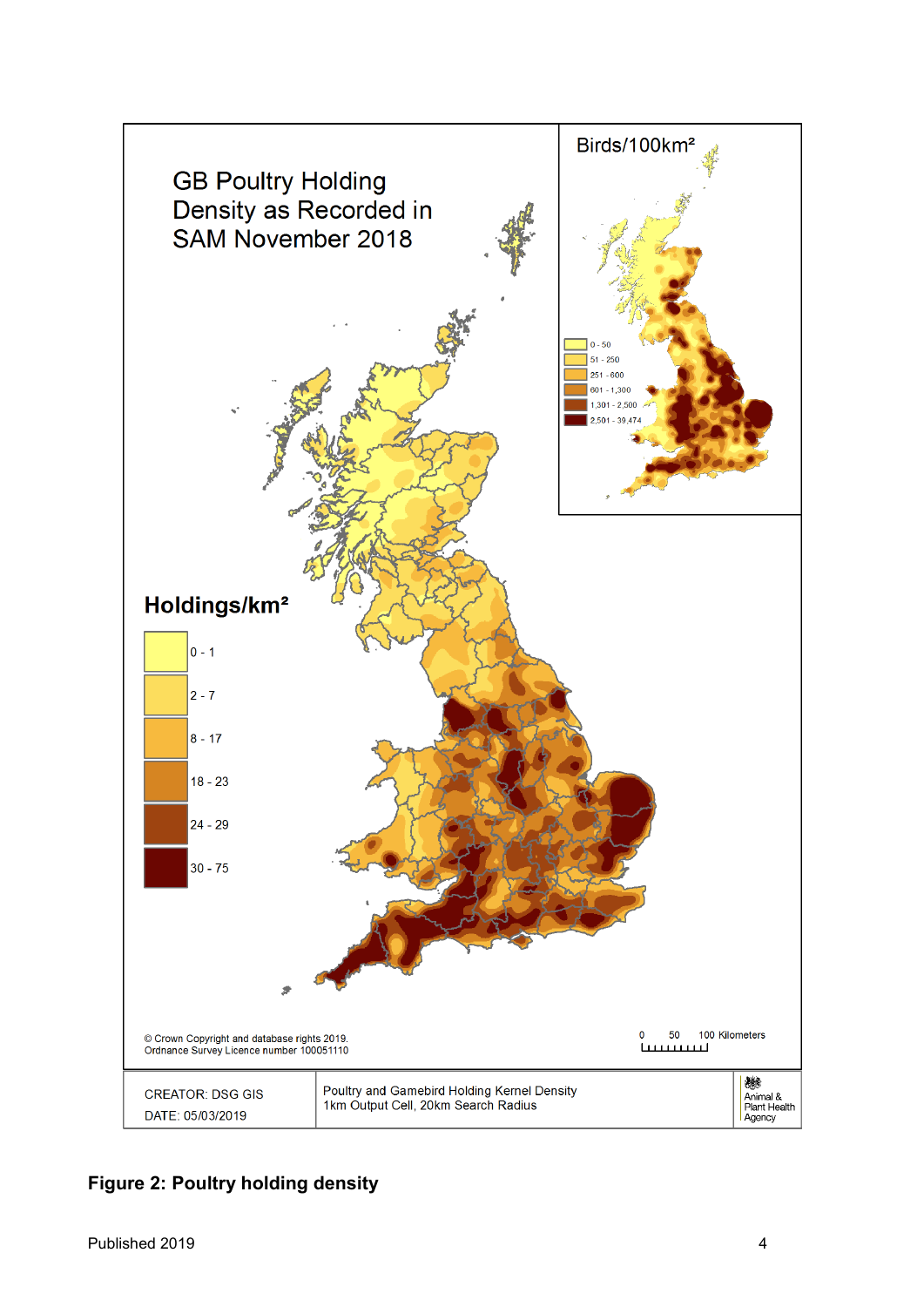# <span id="page-7-0"></span>**Annex 1: Data quality statement for poultry (March 2019)**

#### <span id="page-7-1"></span>**Introduction**

This statement provides an overview of the quality of the data used to underpin the kernel density holding and livestock maps. This statement is written in the context of the data being used to provide an overview of the livestock demographics within Great Britain. The statement may not necessarily relate to data quality for other purposes.

#### <span id="page-7-2"></span>**Overview and purpose of the source data**

The source data is from APHA's Sam database as at November 2018. The dataset holds information from registration of poultry holdings ≥50 birds. Premises with less than 50 birds are encouraged to register and so a proportion of these premises will be included within the Sam extract.

| Category<br>(+definition)                                                                                              | <b>Quality description</b>                                                                                                                                                                                                                                                                                               |
|------------------------------------------------------------------------------------------------------------------------|--------------------------------------------------------------------------------------------------------------------------------------------------------------------------------------------------------------------------------------------------------------------------------------------------------------------------|
| <b>Relevance of data</b>                                                                                               | Spatial coverage: The data cover Great Britain.                                                                                                                                                                                                                                                                          |
| [degree to which data<br>meets user needs in<br>terms of currency,<br>geographical<br>coverage, content<br>and detail] | <b>Temporal coverage: Registrations have been recorded in</b><br>the GBPR since 2008. The data are an extract from APHA's<br>Sam data source which incorporated the GBPR data after it's<br>decommissioning in April 2013.                                                                                               |
|                                                                                                                        | Key data items available: The dataset includes information<br>on species, rearing method, industry sector and housing type.<br>A metadata document is available with more detailed<br>information from APHA Data Systems Group.                                                                                          |
| <b>Timeliness</b><br>[the degree to which<br>data represent reality<br>from the required<br>time point]                | How often are data collected? Data were captured<br>continuously from submissions by poultry holding owners that<br>were received by the GBPR team since the start of the<br>register up to its point of decommission and then<br>subsequently by Cardiff Specialist Service Centre (SSC) for<br>incorporation into Sam. |
|                                                                                                                        | When do data become available? Data are available on<br>request from the Management Information and Data<br>Architecture Services (MIDAS) team in Worcester.                                                                                                                                                             |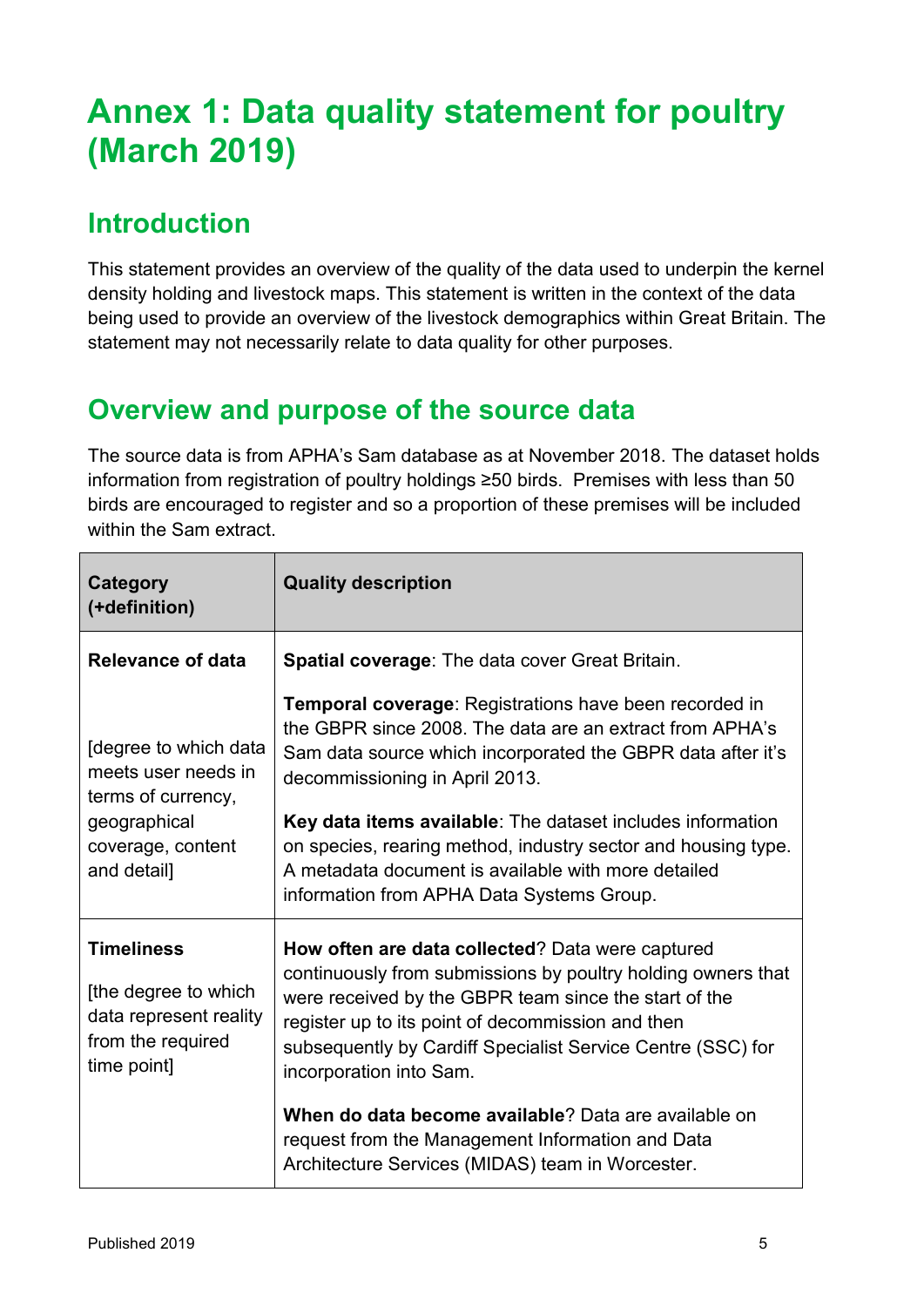|                                                           | Were the data updated often? Onus with GBPR data was<br>on the holding owner. Since its incorporation into Sam data<br>can no longer be directly updated by the owner and so now<br>need to go via APHA staff who will update incorrect or<br>incomplete data when found, however there is no means<br>whereby owners can regularly update their information.<br>Surveys relying on Sam demographic data such as the EU<br>Avian Influenza Survey feedback on data inaccuracies to<br>Cardiff SSC for amendment.                                                                                                                                       |
|-----------------------------------------------------------|--------------------------------------------------------------------------------------------------------------------------------------------------------------------------------------------------------------------------------------------------------------------------------------------------------------------------------------------------------------------------------------------------------------------------------------------------------------------------------------------------------------------------------------------------------------------------------------------------------------------------------------------------------|
| <b>Accuracy and</b><br>precision<br>Jextent of data error | How were the data collected? Data entered by the Cardiff<br>SSC from information from registration form submissions.<br>Registration is mandatory for holdings with ≥50 birds.<br>However examination of the Sam extract shows that about<br>50% of registrations are for holdings with <50 birds.                                                                                                                                                                                                                                                                                                                                                     |
| and bias and how<br>well data portrays                    | <b>Sample &amp; collection size:</b>                                                                                                                                                                                                                                                                                                                                                                                                                                                                                                                                                                                                                   |
| reality]                                                  | <b>2019 data:</b> The dataset lists 40543 records (ducks, geese,<br>chickens, turkeys, partridges, pheasants, quail, pigeons,<br>guinea fowl, ostriches, emus, rheas, cassowary's & avian<br>other). Of 40543 premises, 1636 have 0 stock recorded.<br>18425 premises have less than 50 birds (all species).                                                                                                                                                                                                                                                                                                                                           |
|                                                           | What steps have been taken to minimise processing<br>errors? Work in other projects indicate that approximately<br>half the premises in the GBPR do not contain the poultry<br>types as listed e.g. only 33% of premises contacted for the<br>avian influenza survey in 2018 were theoretically eligible for<br>sampling (some were ineligible for practical reasons such as<br>seasonal variation in access to birds). However, due to the<br>large number of submissions, it is not possible to take steps<br>to minimise these errors once entered into the database.                                                                               |
|                                                           | What are the non-reporting or non-response rates? We do<br>not have information on non-reporting or non-response rates<br>for holdings in Sam. The Avian Expert Group is aware of<br>some turkey and game bird holdings keeping ≥50 birds which<br>have not registered, but are unable to advise on the<br>proportion of the industry that has not registered in Sam. It<br>remains a legal requirement for flocks of 50 or more birds to<br>be registered; this requirement has been promoted through<br>industry sectors, and the registration forms (for keepers of<br>both more than 50, and fewer than 50 birds) were updated in<br>January 2019. |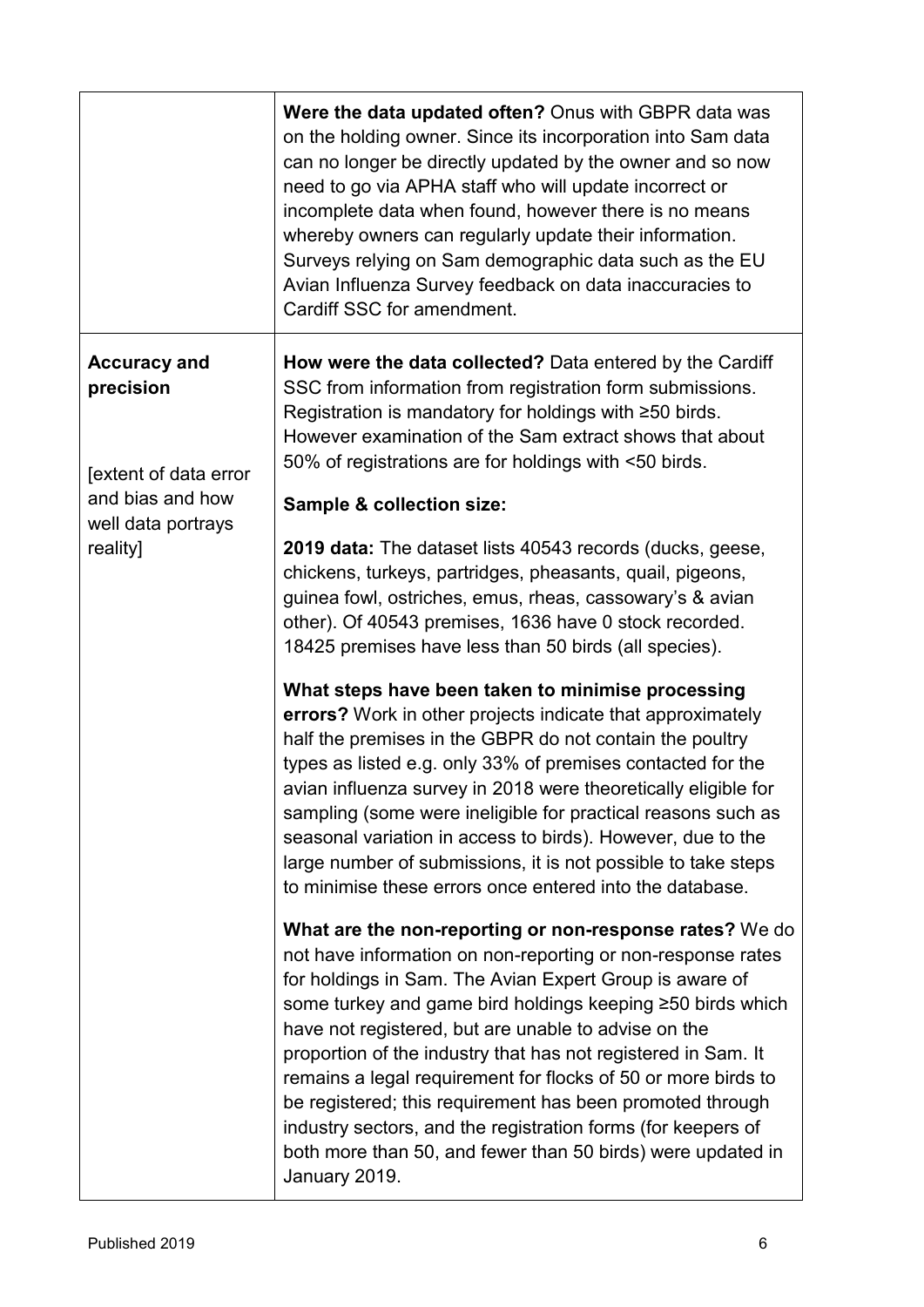|                                                                                                                                                      | Are any parts of the population unaccounted for in the<br>data collection? Holdings with less than 50 birds are not<br>required to register with Sam hence this "backyard" and<br>"smallholding" population is not fully accounted for and<br>information held almost certainly only represents a snapshot<br>of this population.                                                                                                                                                                                                                                        |
|------------------------------------------------------------------------------------------------------------------------------------------------------|--------------------------------------------------------------------------------------------------------------------------------------------------------------------------------------------------------------------------------------------------------------------------------------------------------------------------------------------------------------------------------------------------------------------------------------------------------------------------------------------------------------------------------------------------------------------------|
| Comparability<br>[how well these data<br>can be compared<br>with data taken from<br>the same dataset<br>and with similar data<br>from other sources] | Within dataset comparability: How comparable are the<br>extracts at different times? Work has been undertaken by<br>Cardiff to consolidate old GBPR data and to trace missing or<br>incomplete Sam data, identified by the importation of the<br>GBPR data. The LDDG recommends that the data should be<br>kept up to date in order to maintain the data quality.<br>Other dataset comparability: how do the data stored                                                                                                                                                 |
|                                                                                                                                                      | compare to data stored in other data sources? The<br>Agricultural survey only targets holdings of over 1000 birds<br>and last ran a full census in 2010, though detailed work has<br>not been done by the LDDG to compare the GBPR with this<br>dataset.                                                                                                                                                                                                                                                                                                                 |
| <b>Coherence</b><br>Idegree to which data<br>can be or have been<br>merged with other<br>data sources]                                               | How consistent are the data over time? If there are<br>differences, what are they and what is their impact? This<br>has not been accurately assessed. More recent extracts<br>indicate the presence of a greater number of holdings but it is<br>unknown if this is representative of the population or an<br>artefact due to inaccurate data e.g. poultry holdings that have<br>gone out of business may not have been removed from the<br>database. This might be clarified if there was a mechanism<br>for owners to update their poultry numbers on a regular basis. |
|                                                                                                                                                      | Have there been changes to the underlying data<br>collection? We are unaware of any changes in data capture<br>methods but do not expect any changes to be significant or<br>impact our use of the data.                                                                                                                                                                                                                                                                                                                                                                 |
|                                                                                                                                                      | Have any real world events impacted on the data since<br>the previous release? How have these impacts on the<br>data been managed? The introduction of Sam has led to a<br>switch in April 2013 to record data in Sam instead of GBPR.<br>The requirement of holdings to register if they hold $\geq 50$ birds<br>has continued with Sam.                                                                                                                                                                                                                                |
|                                                                                                                                                      | What other data sources in society report similar<br>information? How do these data sources compare? Aside                                                                                                                                                                                                                                                                                                                                                                                                                                                               |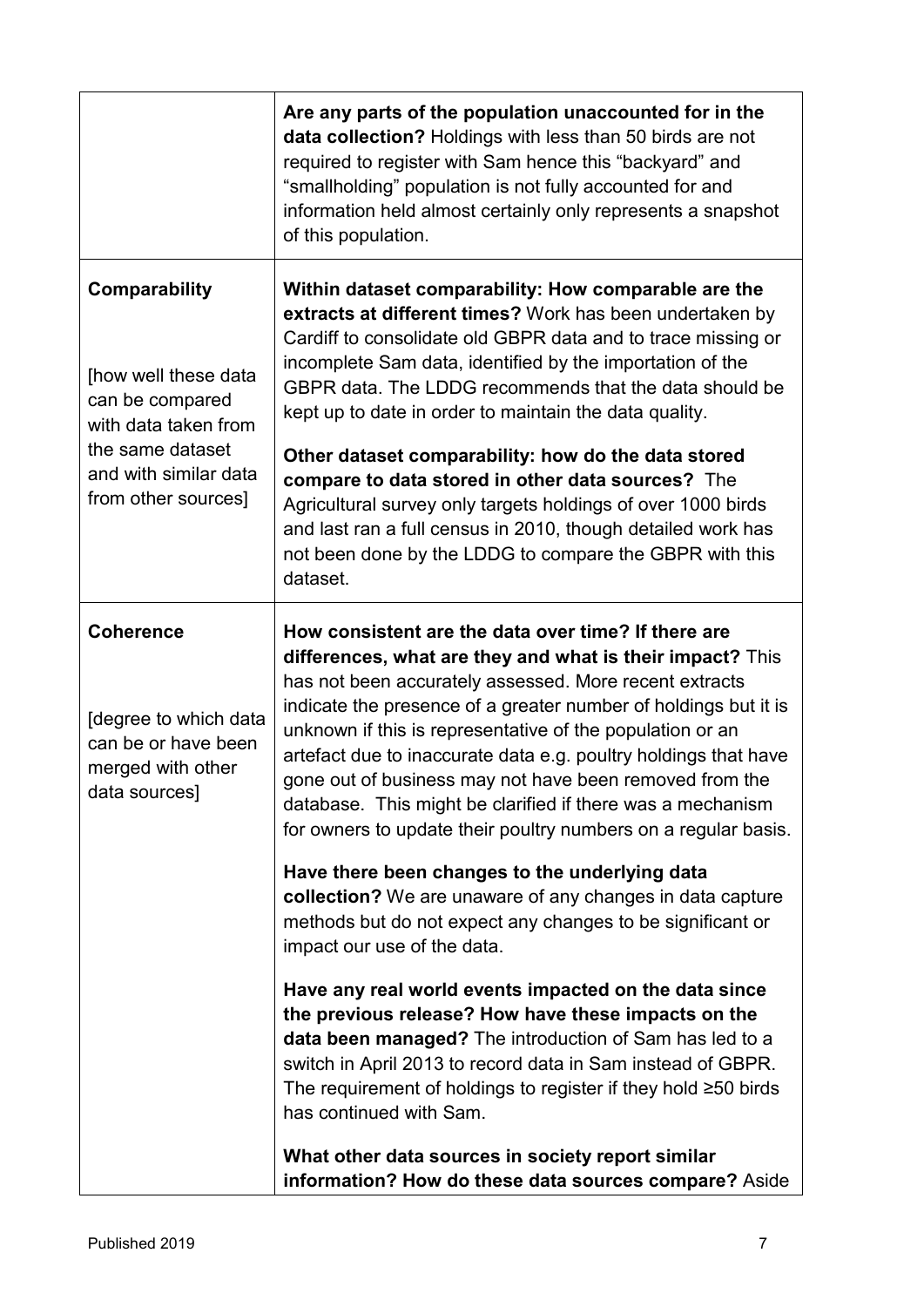|                                                                                                                                       | from Sam and the Agricultural survey, the Egg Marketing                                                                                                                                                                                                                                                                                                                                                                                                                                                            |
|---------------------------------------------------------------------------------------------------------------------------------------|--------------------------------------------------------------------------------------------------------------------------------------------------------------------------------------------------------------------------------------------------------------------------------------------------------------------------------------------------------------------------------------------------------------------------------------------------------------------------------------------------------------------|
|                                                                                                                                       | Inspectorate (EMI) database may hold comparable                                                                                                                                                                                                                                                                                                                                                                                                                                                                    |
|                                                                                                                                       | information relating to laying flocks.                                                                                                                                                                                                                                                                                                                                                                                                                                                                             |
| Interpretability                                                                                                                      | Is there a particular context that these data need to be<br>considered within: See comments above.                                                                                                                                                                                                                                                                                                                                                                                                                 |
| [how well the data<br>are understood and<br>utilised appropriately]                                                                   | What other information is available to help users better<br>understand this source of data: Further information on data<br>held in GBPR can be obtained from Cardiff SSC who now<br>hold the GBPR data. The MIDAS Team in Worcester can be<br>contacted to obtain an extract of this data.                                                                                                                                                                                                                         |
|                                                                                                                                       | Are there any ambiguous or technical terms that may need<br>further explanation?                                                                                                                                                                                                                                                                                                                                                                                                                                   |
|                                                                                                                                       | The UK poultry population is comprised of different poultry<br>species and production types, as follows:                                                                                                                                                                                                                                                                                                                                                                                                           |
|                                                                                                                                       | •Chickens - breeder, layer and broiler flocks.                                                                                                                                                                                                                                                                                                                                                                                                                                                                     |
|                                                                                                                                       | . Turkeys - fattener (meat-type) and breeder flocks.                                                                                                                                                                                                                                                                                                                                                                                                                                                               |
|                                                                                                                                       | .Ducks - breeder, meat and layer flocks.                                                                                                                                                                                                                                                                                                                                                                                                                                                                           |
|                                                                                                                                       | •Geese - breeder, meat and layer flocks.                                                                                                                                                                                                                                                                                                                                                                                                                                                                           |
|                                                                                                                                       | • Feathered game classified as poultry - breeders and rearer<br>flocks of pheasants, partridges and ducks reared for shooting.                                                                                                                                                                                                                                                                                                                                                                                     |
|                                                                                                                                       | . Other minor poultry species including: guinea fowl, quail,<br>pigeons reared for meat, ostriches, emus, rheas.                                                                                                                                                                                                                                                                                                                                                                                                   |
|                                                                                                                                       | Wild birds and birds in zoo collections are not included within<br>the scope of this document; feathered gamebirds are<br>considered 'wild' once released.                                                                                                                                                                                                                                                                                                                                                         |
| <b>Accessibility</b><br>[availability of<br>relevant information<br>and access to the<br>data in a convenient<br>and suitable manner] | What data are shared and with whom? Data must be<br>aggregated to at least a county level before publishing so<br>individual farms cannot be identified (e.g. by CPH or<br>postcode). Also estimates based on less than five holdings<br>should not be used as this would breach confidentiality. A<br>confidentiality agreement is required for data that is not<br>publically available. Sam data can be obtained from APHA<br>Cardiff SSC. APHA Weybridge Data Systems Group has a<br>copy of the final extract |